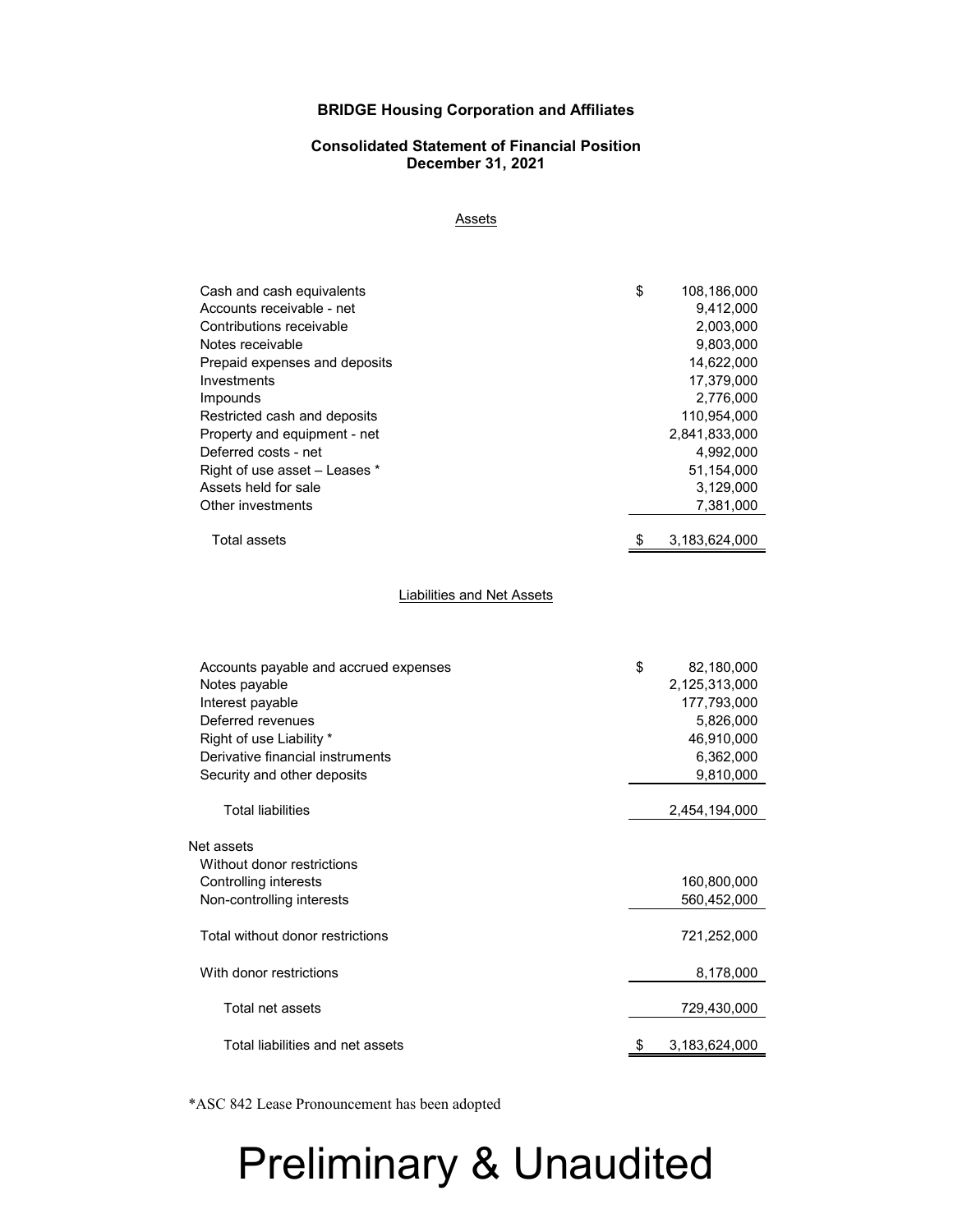#### **BRIDGE Housing Corporation and Affiliates**

#### **Consolidated Statement of Activites For the Year Ended December 31, 2021**

| Support and revenue                                 |                       |
|-----------------------------------------------------|-----------------------|
| Developer fees                                      | \$<br>15,190,000      |
| Rental income - net of vacancies and                |                       |
| concessions                                         | 177,116,000           |
| Management revenue                                  | 8,595,000             |
| Contributions                                       | 5,910,000             |
| Investment income                                   | 1,164,000             |
| Other property related                              | 8,929,000             |
| Other                                               | 1,987,000             |
| Total support and revenue                           | 218,891,000           |
|                                                     |                       |
| <b>Expenses</b>                                     |                       |
| Program services                                    | 286,563,000           |
| Supporting services<br>Fundraising                  | 12,854,000<br>875,000 |
|                                                     |                       |
| Total expenses                                      | 300,292,000           |
|                                                     |                       |
| Change in net assets                                | (81, 401, 000)        |
| Net assets, beginning of year                       | 714,138,000           |
| Net capital contribution - non-controlling interest | 96,693,000            |
|                                                     |                       |
| Net assets, end of year                             | \$<br>729,430,000     |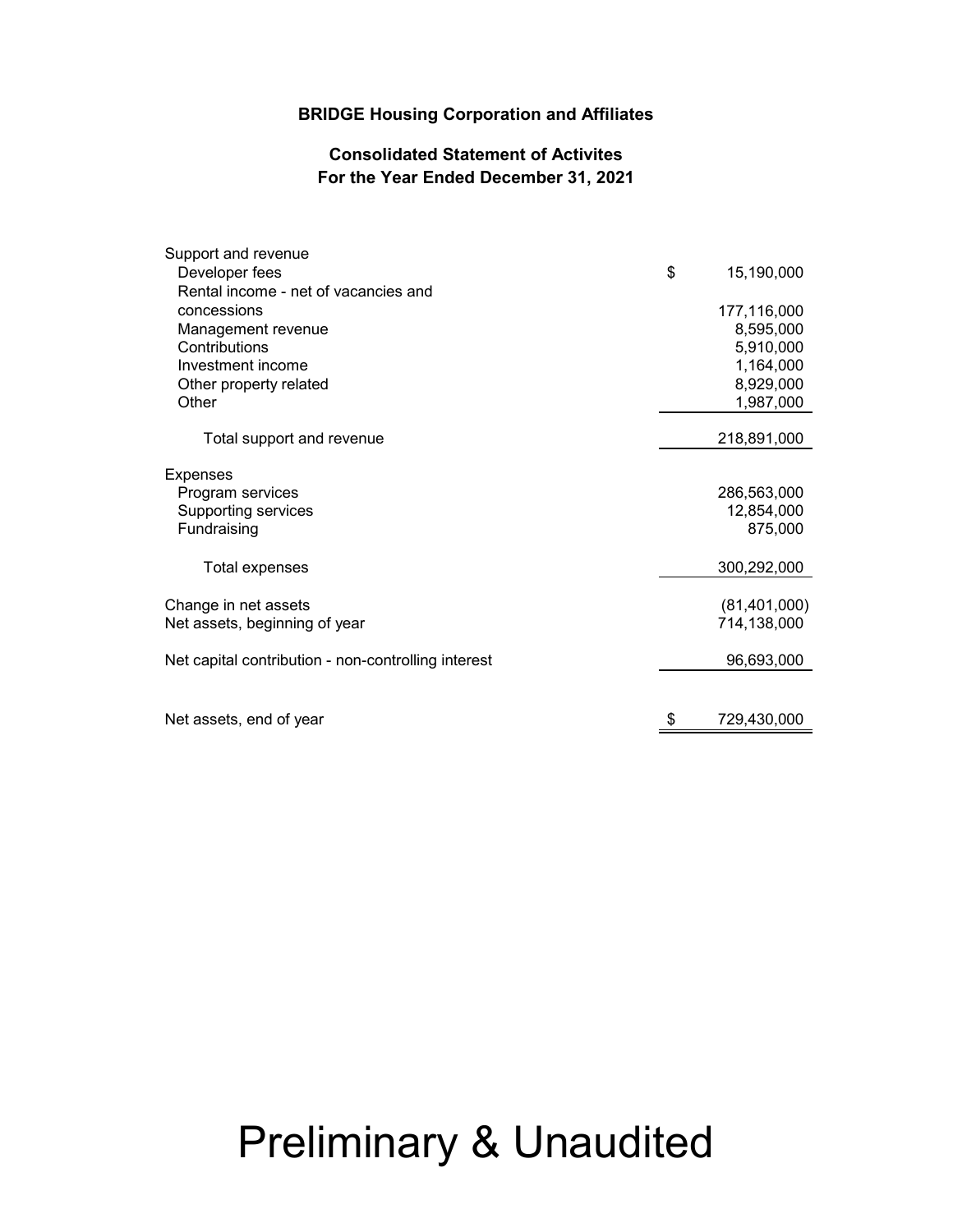| <b>Assets</b>                                                                                  | <b>BRIDGE Housing</b><br>Corporation  | <b>BRIDGE</b><br>Community<br>Impact     | <b>BRIDGE Property</b><br>Management<br>Company | <b>BRIDGE Impact</b><br>Capital                 | <b>BRIDGE Support</b><br>Corp. | Housing properties                          | Other entities<br>(2)                         | Subtotal                                     | Eliminations                                        | Total                                       |
|------------------------------------------------------------------------------------------------|---------------------------------------|------------------------------------------|-------------------------------------------------|-------------------------------------------------|--------------------------------|---------------------------------------------|-----------------------------------------------|----------------------------------------------|-----------------------------------------------------|---------------------------------------------|
| Cash and cash equivalents<br>Accounts receivable - net<br>Contributions receivable             | 44,626,000<br>72,929,000              | 2,711,000<br>-\$<br>415,000<br>1,394,000 | 51,000<br>\$<br>235,000                         | 911,000<br>\$<br>11,000                         | 9,110,000<br>- \$<br>329,000   | 49,637,000<br>\$<br>8,622,000<br>609,000    | 1,140,000<br>- \$<br>8,487,000                | 108,186,000<br>\$<br>91,028,000<br>2,003,000 | \$<br>(81,616,000)                                  | 108,186,000<br>\$<br>9,412,000<br>2,003,000 |
| Notes receivable<br>Prepaid expenses and deposits<br>Investments                               | 70,241,000<br>1,289,000               | 1,293,000<br>2,382,000                   | 25,000                                          | 1,673,000<br>20,000<br>$\overline{\phantom{a}}$ | 1,323,000<br>14,972,000        | 6,729,000<br>15,514,000                     | 78,595,000<br>258,000                         | 159,854,000<br>17,081,000<br>17,379,000      | (150, 051, 000)<br>(2,459,000)                      | 9,803,000<br>14,622,000<br>17,379,000       |
| Impounds<br>Restricted cash and deposits<br>Property and equipment - net                       | 1,872,000<br>6,696,000                | 122,000                                  |                                                 |                                                 |                                | 2,776,000<br>108,246,000<br>2,856,419,000   | 836,000<br>13,506,000                         | 2,776,000<br>110,954,000<br>2,876,743,000    | (34, 910, 000)                                      | 2,776,000<br>110,954,000<br>2,841,833,000   |
| Deferred costs - net<br>Right of Use Asset - Lease<br>Asset held for sale                      | 5,845,000                             |                                          |                                                 |                                                 |                                | 5,194,000<br>46,488,000                     | 26,000<br>2,226,000<br>3,129,000              | 5,220,000<br>54,559,000<br>3,129,000         | (228,000)<br>(3,405,000)                            | 4,992,000<br>51,154,000<br>3,129,000        |
| Other investments<br><b>Total assets</b>                                                       | 18,320,000<br>221,818,000             | 8,317,000<br>- \$                        | 311,000<br>- \$                                 | 2,615,000<br>- \$                               | 25,734,000<br>-86              | 3,100,234,000<br>\$                         | 22,506,000<br>130,709,000<br>- \$             | 40,826,000<br>3,489,738,000<br>S.            | (33, 445, 000)<br>(306, 114, 000)<br>S.             | 7,381,000<br>3,183,624,000<br>S.            |
| Liabilities and Net Assets                                                                     |                                       |                                          |                                                 |                                                 |                                |                                             |                                               |                                              |                                                     |                                             |
| Accounts payable and accrued expenses<br>Notes payable<br>Interest payable                     | 6,357,000<br>107,119,000<br>1,521,000 | \$<br>790,000<br>2,000,000<br>41,000     | 290,000<br>- \$                                 | - \$<br>350,000<br>195,000<br>66,000            | - \$<br>$\sim$                 | 146,627,000<br>2,153,769,000<br>184,987,000 | 22,676,000<br>- \$<br>25,117,000<br>4,489,000 | 177,090,000<br>2,288,200,000<br>191,104,000  | (94, 910, 000)<br>(162, 887, 000)<br>(13, 311, 000) | 82,180,000<br>2,125,313,000<br>177,793,000  |
| Deferred revenues<br>Lease Liabilities<br>Derivative financial instrument                      | 3,627,000                             |                                          |                                                 | ۰                                               |                                | 5,815,000<br>46,633,000<br>5,891,000        | 2,689,000<br>55,000<br>471,000                | 8,504,000<br>50,315,000<br>6,362,000         | (2,678,000)<br>(3,405,000)                          | 5,826,000<br>46,910,000<br>6,362,000        |
| Security and other deposits                                                                    |                                       |                                          |                                                 |                                                 |                                | 9,810,000                                   |                                               | 9,810,000                                    |                                                     | 9,810,000                                   |
| <b>Total liabilities</b>                                                                       | 118,624,000                           | 2,831,000                                | 290,000                                         | 611,000                                         |                                | 2,553,532,000                               | 55,497,000                                    | 2,731,385,000                                | (277, 191, 000)                                     | 2,454,194,000                               |
| Net assets<br>Without donor restrictions<br>Controlling interests<br>Non-controlling interests | 101,534,000                           | (663,000)                                | 21,000                                          | 2,004,000                                       | 25,466,000                     | (420,000)<br>547,021,000                    | 61,786,000<br>13,426,000                      | 189,728,000<br>560,447,000                   | (28,928,000)<br>5,000                               | 160,800,000<br>560,452,000                  |
| Total without donor restrictions<br>With donor restrictions                                    | 101,534,000                           | (663,000)                                | 21,000                                          | 2,004,000                                       | 25,466,000                     | 546,601,000                                 | 75,212,000                                    | 750,175,000                                  | (28, 923, 000)                                      | 721,252,000                                 |
| Total with donor restrictions<br>Total net assets                                              | 1,660,000                             | 6,149,000<br>5,486,000                   |                                                 | $\blacksquare$                                  | 268,000                        | 101,000                                     |                                               | 8,178,000                                    |                                                     | 8,178,000                                   |
| Total liabilities and net assets                                                               | 103,194,000<br>\$221,818,000          | 8,317,000                                | 21,000<br>311,000<br>- \$                       | 2,004,000<br>2,615,000<br>- \$                  | 25,734,000<br>25,734,000<br>S, | 546,702,000<br>\$3,100,234,000              | 75,212,000<br>130,709,000<br>- SS             | 758,353,000<br>\$ 3,489,738,000              | (28, 923, 000)<br>$$^{(306, 114, 000)}$$            | 729,430,000<br>3,183,624,000<br>- SS        |

(1) Includes properties owned by separate entities in the form of limited partnerships, limited liability companies, or not-for-profit corporations.

(2) Includes properties that control certain housing property entities.

#### **BRIDGE Housing Corporation and Affiliates**

#### **Consolidating Schedules of Financial Position December 31, 2021**